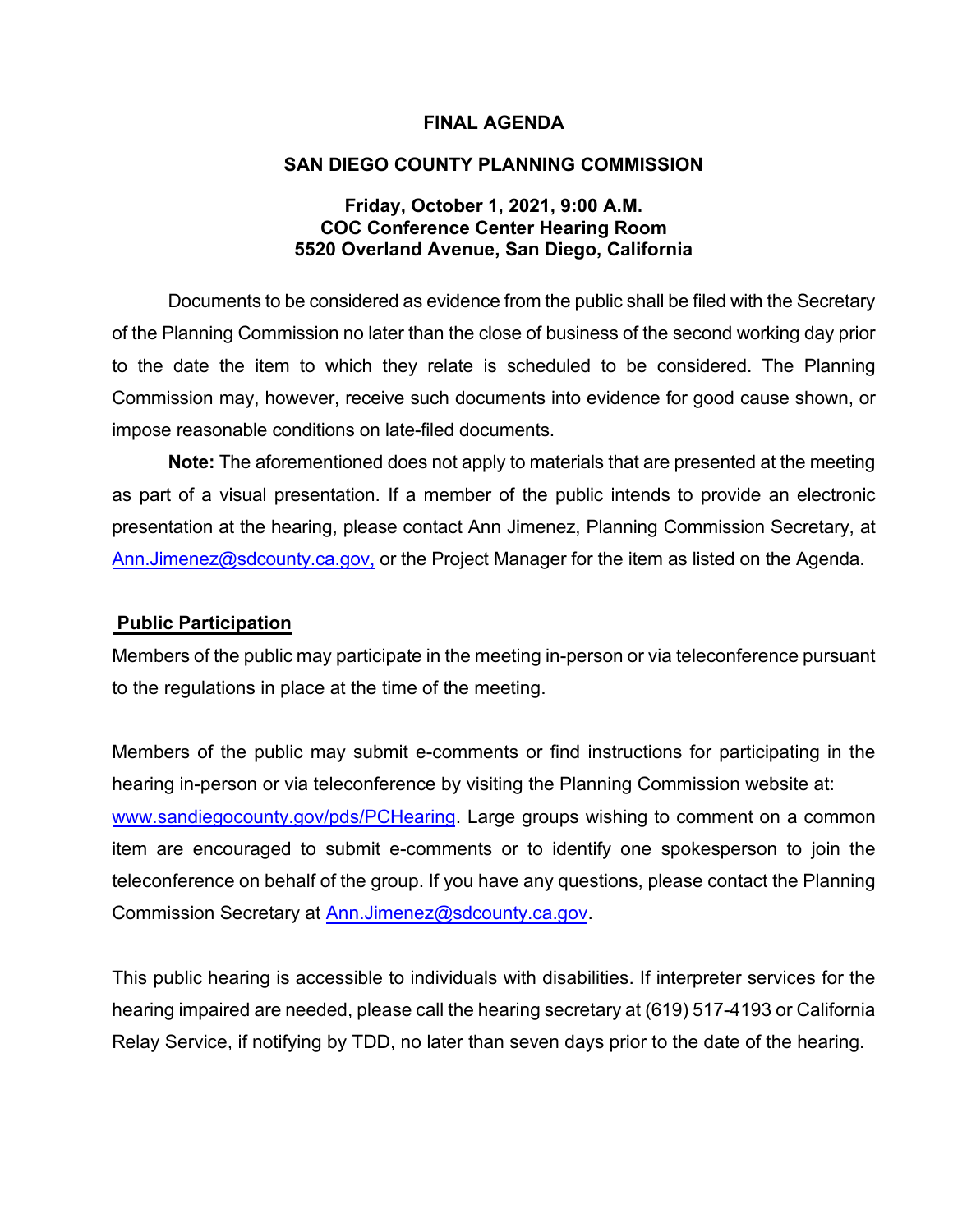#### **Planning Commission Agenda Commission Agenda Commission Agenda Commission Agent**

- **A. Statement of Planning Commission's Proceedings**
- **B. Roll Call**
- **C. Public Communication:** Opportunity for members of the public to speak to the Commission on any subject matter within the Commission's jurisdiction, but not an item on today's Agenda.
- **D. Announcement of Handout Materials Related to Today's Agenda Items**
- **E. Requests for Continuance**
- **F. Formation of Consent Calendar**

**For supporting documentation of agenda item(s), please visit: https://www.sandiegocounty.gov/content/sdc/pds/PC/211001-pc-hearing.html**

 $\overline{\phantom{a}}$  , and the contribution of the contribution of the contribution of the contribution of the contribution of the contribution of the contribution of the contribution of the contribution of the contribution of the

 $\overline{\phantom{a}}$  , and the contribution of the contribution of the contribution of the contribution of the contribution of the contribution of the contribution of the contribution of the contribution of the contribution of the

## **Regular Agenda Items**

## **1. Climate Action Plan Update PDS2020-GPA-20-004 – Informational Presentation (Farmer)**

Staff will be providing an informational overview and requesting the Planning Commission to 1) receive the presentation for a Climate Action Plan (CAP) Update Progress Report and comment on the approach to developing new CAP measures for inclusion in the CAP Update, smart growth alternatives for inclusion in the Supplemental EIR, and the approach to engage a diverse public and prioritize equity, and 2) Find that the proposed actions are exempt from CEQA per Section 15061(b)(3) of the CEQA Guidelines because the proposed actions do not commit the County to any definitive course of action and therefore it can be seen with certainty that they have no potential to result in either a direct physical change to the environment or a reasonably foreseeable indirect physical change to the environment. The CAP Update is being completed in response to the Board of Supervisors' (Board's) January 13, 2021, approval of new policy recommendations to develop a comprehensive and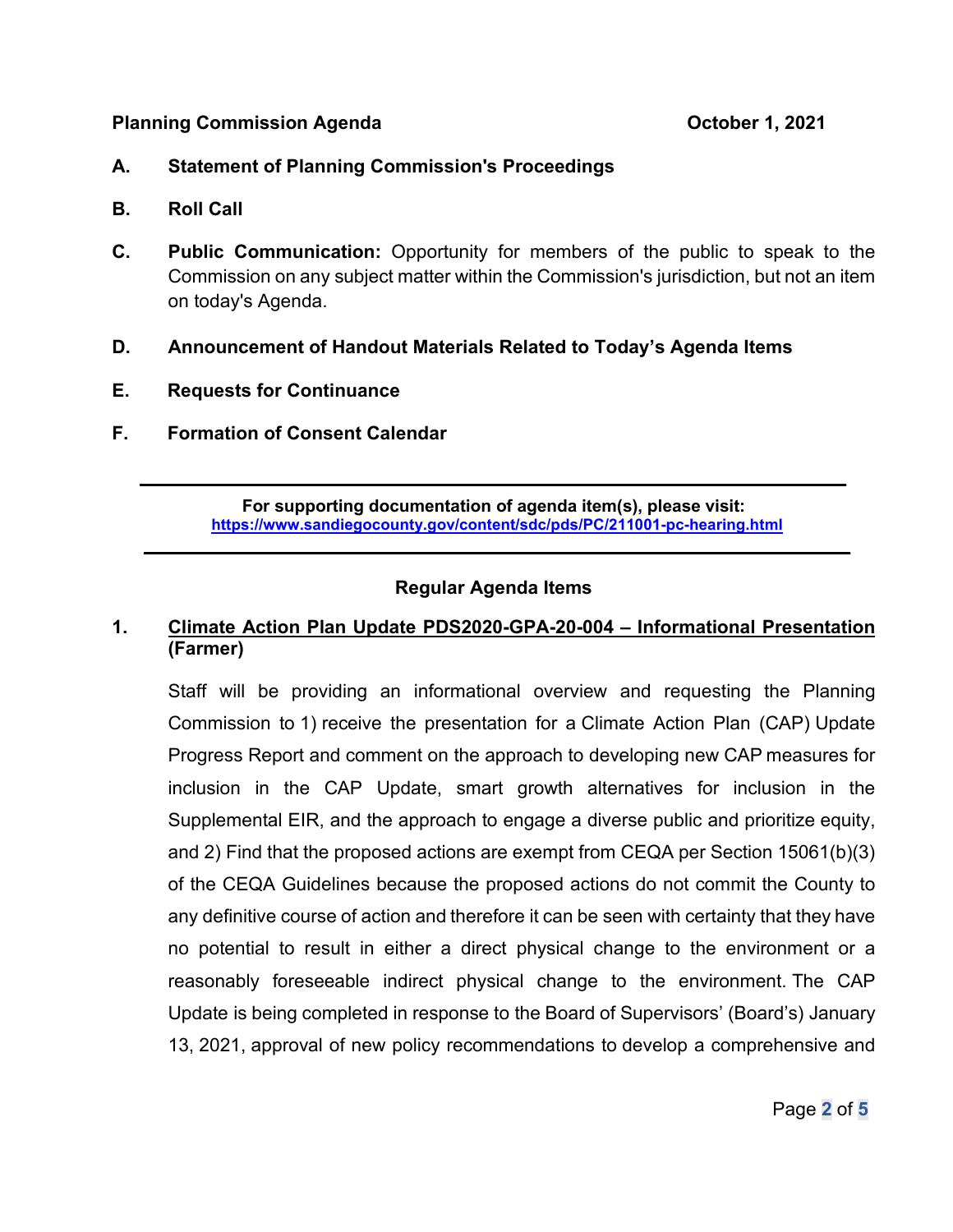## **Planning Commission Agenda Commission Agenda Commission Agents Commission Agents Commission Agents Commission Agents Commission Agents Commission Agents Commission Agents Commission Agents Commission A**

legally enforceable CAP. This is an informational item only; no action will be taken by the Planning Commission on October 1. The Planning Commission will provide recommendations to the Board when the CAP Update projects returns to the Planning Commission at a later date.

## **2. 2021 SANDAG Regional Transportation Plan (Tessitore)**

Staff will be providing an informational presentation of the SANDAG 2021 Regional Transportation Plan (Plan). The Plan seeks to address transportation and mobility challenges of safety and traffic congestion, social inequities, and state and federal requirements to reduce greenhouse gas (GHG) emissions and air pollution. As part of the development of the [Plan,](https://sdforward.com/mobility-planning/2021-regional-plan-draft) SANDAG has prepared and released for public review a draft [Environmental Impact Report \(EIR\)](https://sdforward.com/mobility-planning/draft-eir/) and is seeking public comments through October 11, 2021. A link to the Plan can be found [here](https://sdforward.com/mobility-planning/2021-regional-plan). This is an informational item only; no action will be taken by the Planning Commission.

## **G. Administrative Agenda Item(s)**

### **H. Department Report**

## **I. Scheduled Meeting**

|    | October 29, 2021   | Regular Meeting, 9:00 a.m., COC Conference Center<br><b>Hearing Room</b> |
|----|--------------------|--------------------------------------------------------------------------|
|    | December 10, 2021  | Regular Meeting, 9:00 a.m., COC Conference Center<br><b>Hearing Room</b> |
| J. | <b>Adjournment</b> |                                                                          |

# **Additional Information:**

This Agenda is available on the County of San Diego's Planning & Development Services web page at [www.sandiegocounty.gov/pds/PCHearing.](http://www.sandiegocounty.gov/pds/PCHearing) Click on the "Upcoming" tab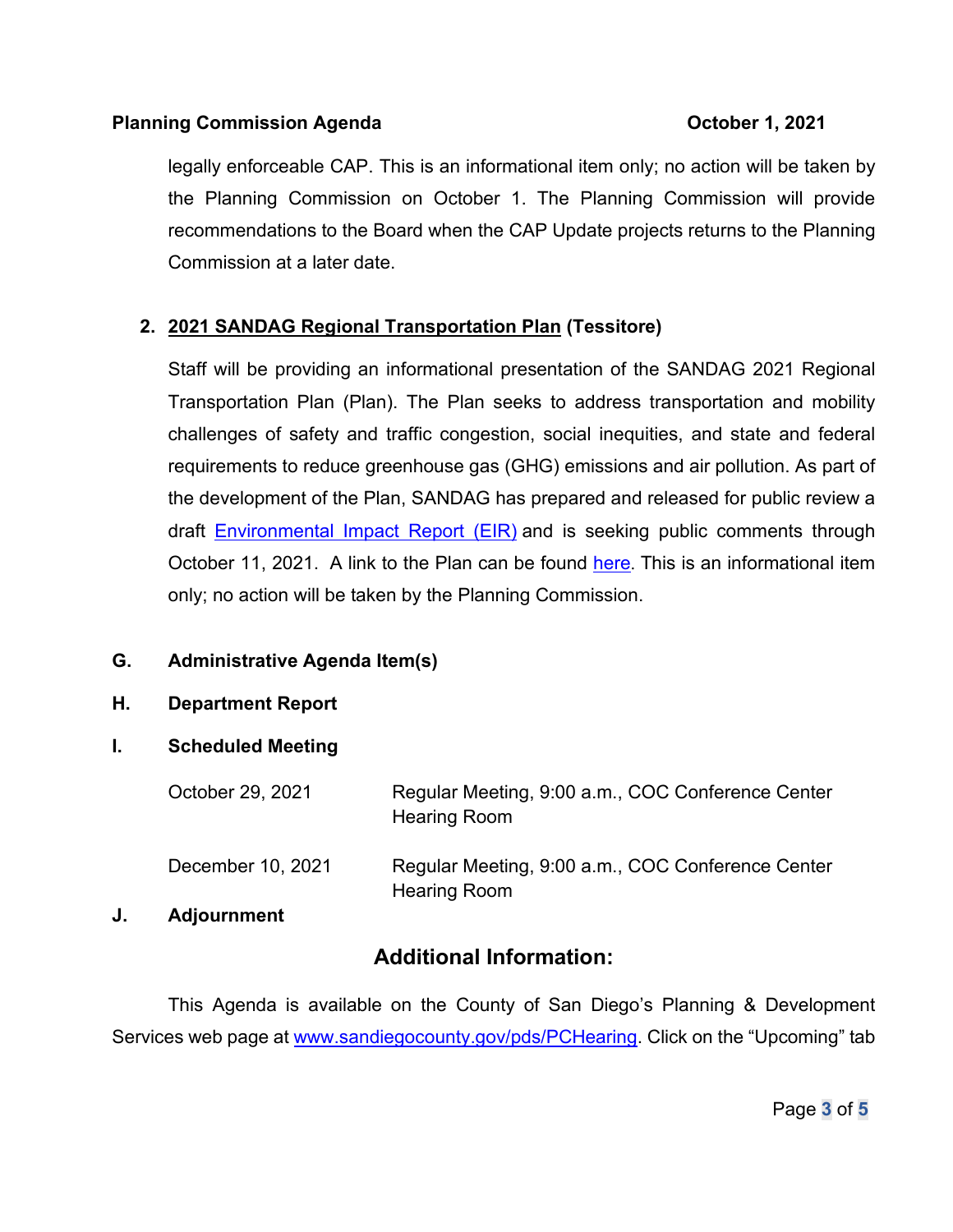## **Planning Commission Agenda Commission Agenda Commission Agenda Commission Agents Commission Agents Commission Agents Commission Agents Commission Agents Commission Agents Commission Agents Commission A**

and click "Title". The Agenda will open and will appear on the right. To access staff reports, click the PDF icon.

Planning Commission actions on items on this agenda are considered taken as of the adjournment of the meeting. Finality and effectiveness of those actions are governed by provisions of laws and ordinances and may be affected by appeal provisions.

# **Appeals**

Certain decisions of the Planning Commission may be appealed to the Board of Supervisors. Applicable County ordinances should be consulted regarding the actual requirements, which are summarized below:

| <b>Major Use Permits, Reclamation Plans</b><br>& Site Plans Required by Specific Plans: | Filed in office of Planning Commission, within<br>10 days of Commission decision<br>(Zoning Ord. §7366)                                                      |
|-----------------------------------------------------------------------------------------|--------------------------------------------------------------------------------------------------------------------------------------------------------------|
| Tentative Maps:                                                                         | Filed with Clerk of Board of Supervisors, within<br>10 days of Commission decision (S.D.Co.<br>Code §81.310, Gov. Code §66452.5)                             |
| Environmental Determinations*                                                           | Filed in office of Planning Commission within<br>10 days of Environmental Determination or<br>project decision, whichever is later (S.D.Co.<br>Code §86.404) |

No appeal is provided for Commission decisions on Administrative Appeals, Variances, or Minor Use Permits; the Commission decision is final. Commission recommendations on General and Specific Plans (and Amendments), Zoning Ordinance Amendments, and Zoning Reclassifications, are automatically presented to the Board of Supervisors, so no appeal is necessary.

The address for filing with the Board of Supervisors is: Clerk of the Board of Supervisors, 1600 Pacific Highway, Room 402, San Diego, CA 92101. The address for filing